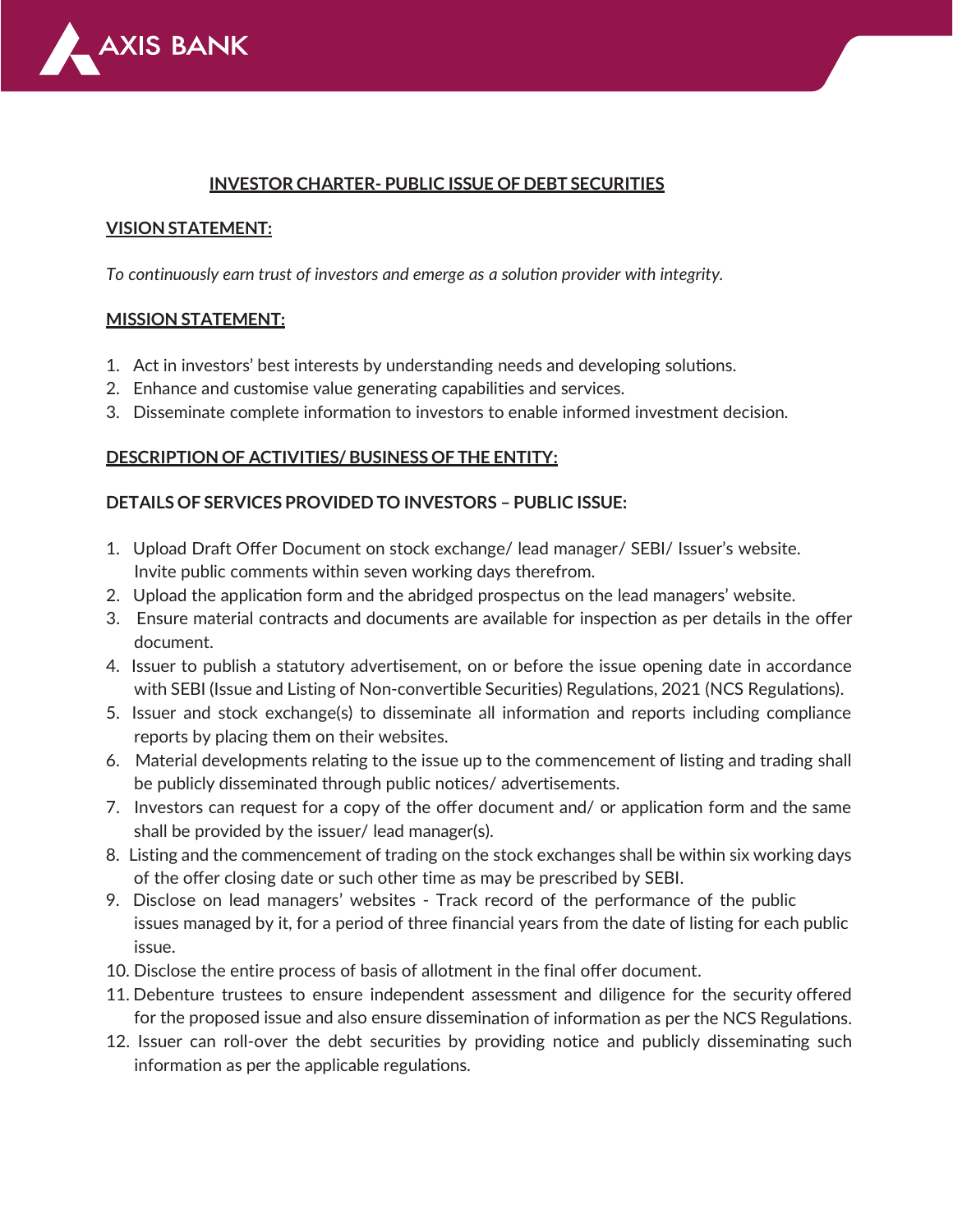13. Issuer to promptly inform the stock exchange(s) all information bearing on its performance/ operation, price sensitive information or any action that shall affect payment of interest/ coupon or redemption of the debt securities.

| <b>TIMELINES</b> |                                                                     |                                                             |                                                                                                                    |  |  |
|------------------|---------------------------------------------------------------------|-------------------------------------------------------------|--------------------------------------------------------------------------------------------------------------------|--|--|
| Sr.<br>No.       | <b>Activity</b>                                                     | Timeline for which<br>activity takes place                  | Information where available                                                                                        |  |  |
| $\mathbf{1}$     | Filing of draft offer<br>document by company<br>for public comments | $\Omega$                                                    | Websites of stock exchanges, lead<br>manager, issuer and SEBI.                                                     |  |  |
| $\mathcal{P}$    | Receipt of public<br>comments on offer<br>document                  | Seven working days from<br>draft offer document filing.     |                                                                                                                    |  |  |
| 3                | Statutory advertisement                                             | On or before the Issue<br>opening date.                     | Newspaper advertisement                                                                                            |  |  |
| $\overline{4}$   | Issue opening date                                                  | On or after statutory<br>advertisement.                     | Final offer document available on<br>websites of stock exchanges, lead<br>manager, issuer and SEBI.                |  |  |
| $\overline{5}$   | Availability of application<br>forms with abridged<br>prospectus    | Till issue closure date                                     | Websites of stock exchanges and<br>lead manager.                                                                   |  |  |
| 6                | Display of total demand<br>in the issue                             | Issue opening date till<br>issue closure date.              | Updated on websites of stock<br>exchanges.                                                                         |  |  |
| $\overline{7}$   | Commencement of<br>trading - pubic issue                            | On or before six working<br>days from Issue closure<br>date | Final offer document available on websites<br>of stock exchanges, lead manager, issuer<br>and SEBI.                |  |  |
| 8                | Unblocking ASBA<br>Accounts                                         | Within five working days                                    | In case of delay the issuer shall<br>pay interest at the rate of 15% per annum<br>(Reg. 35(2) of NCS Regulations). |  |  |
| 9                | Allotment status and<br>allotment advice                            | Completion of basis of<br>allotment.                        | By email/ post/ SMS                                                                                                |  |  |
| 10               | Track record of public<br>issue                                     | Listing date                                                | Lead manager's website                                                                                             |  |  |

### **RIGHTS OF INVESTORS:**

- 1. Investors can request for a copy of the offer document and/ or application form and the same shall be provided by the issuer/ lead manager(s).
- 2. Multiple applications can be bided through a single PAN and re-categorization is also done basis PAN clubbing and total bid amount.
- 3. Option to modify the bid except for modification of either DP Id/ Client ID or PAN Id but not both.
- 4. Modification to the bid details to be undertaken by approaching the respective intermediary. Facility of re-initiation/ resend of UPI mandate shall be available only on bid entry day up to 5:00 pm.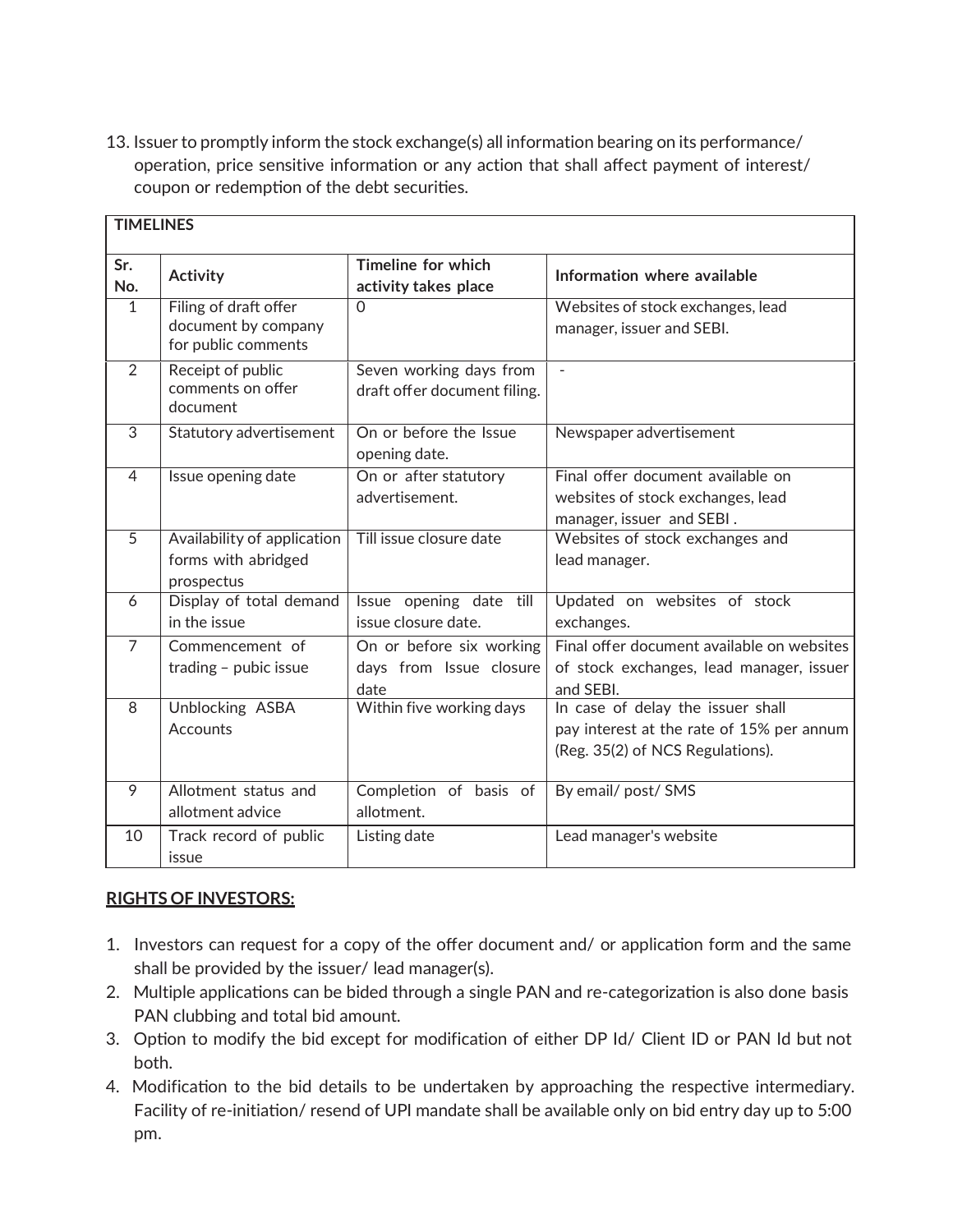- 5. Investor can withdraw his/ her application prior to the issue closing date. Post issue closure, the same can be done by submitting a withdrawal request to the Registrar to the Issue prior to the finalization of the basis of allotment.
- 6. The investor shall be compensated for delay in allotment, demat credit and refunds, unblocking of funds/ refunds, beyond the time limit as may be prescribed under applicable statutory and/ or regulatory requirements.
- 7. An investor can submit the bid-cum-application form through the App or web interface developed by stock exchanges.
- 8. Investors get email and SMS messages w.r.t. allotment status. Allotment advice is sent through email/ physical to successful allottees post completion of allotment.
- 9. Right to attend meetings as and when such meetings are called by the debenture trustees.
- 10. Right of free transferability and nomination subject to applicable laws and regulations.
- 11. Such other rights, as may be available to the holder of debt securities under the Companies Act, the Listing Regulations and the Articles of Association of the Company and other applicable laws.

# **DOs AN D DO N' Ts FOR INVESTORS:**

*(for complete dos and don'ts, may refer to offer document)*

# **DOs:**

- 1. Check the eligibility to apply as per the terms of the offer document and applicable laws, including Indian Contract Act, 1872.
- 2. Read all the instructions carefully and complete the application form.
- 3. Submission of bids only ASBA *(by either writing their bank account numbers and authorising the banks to make payment in case of allotment by signing the application forms; or mentioning UPI ID in order to block the funds*).
- 4. Retail individual investors using the UPI Mechanism to ensure that they submit bids up to the application value of ₹2,00,000 (or as stipulated by SEBI).
- 5. Ensure availability of sufficient funds in the ASBA Account before submitting the application form.
- 6. Read all the instructions carefully and complete the bid- cum-application form, as the case may be, in the prescribed form.
- 7. Ensure that application form is submitted to the designated intermediary, before the closure of application hours on the issue closing date.
- 8. For joint applications, ensure that the beneficiary account is held in the names of the same applicants and such names are in the same sequence in which they appear in the application form.
- 9. Ensure an acknowledgement slip is collected as proof.
- 10. Obtain all the necessary approvals from the relevant statutory and/ or regulatory authorities before applying.
- 11. Ensure that the application form is signed by the ASBA account holder in case the investor is not the account holder.
- 12. Ensure that the bidder's depository account is active, the correct DP ID, Client ID, PAN, UPI ID, as applicable, are mentioned in the bid-cum-application form.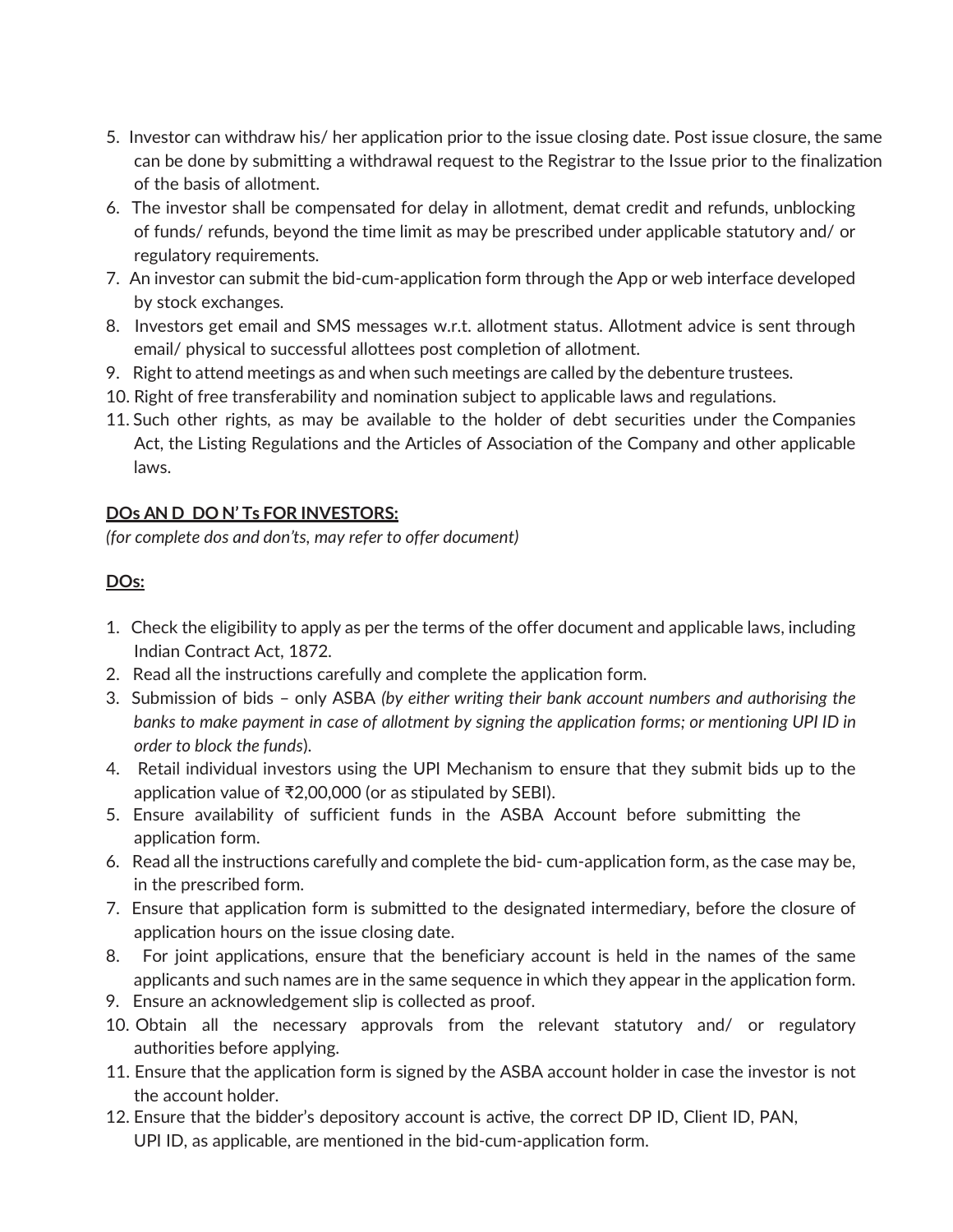- 13. Ensure that the application form bears the stamp of the relevant designated intermediary(ies) to whom it is submitted.
- 14. Tick the relevant column "Category of Investor" and option/ series of debt securities in the application form.
- 15. Guardians applying for minor applicants need to mention the PAN of the minor.

### **Don' t s :**

- 1. Do not apply for lower than the minimum application size.
- 2. Do not pay the application amount in cash, by money order, postal order or by stock invest.
- 3. Do not apply or submit the bid for an amount more than the funds available in your ASBA account or than the applicable investment limit.
- 4. Do not submit a bid using UPI ID, if you are not a retail individual investor.
- 5. Do not bid through an incorrect UPI handle or using a bank account of a SCSB and/ or mobile applications not mentioned in the SEBI list.
- 6. Do not submit more than five application forms per ASBA Account.
- 7. Do not use any third-party bank account or third-party linked bank account UPI ID.
- 8. Do not submit the application form without inserting date of birth for first/ sole applicant.
- 9. Do not submit application without an Indian registered address for the investor.
- 10. Do not submit applications made by an investor who is ineligible as per relevant regulatory guidelines, as mentioned in the offer document.
- 11. Investors should not submit applications seeking allotment in dematerialized form whose demat accounts have been 'suspended for credit'.
- 12. Do not submit applications to the designated intermediaries at centres other than those mentioned in the application form.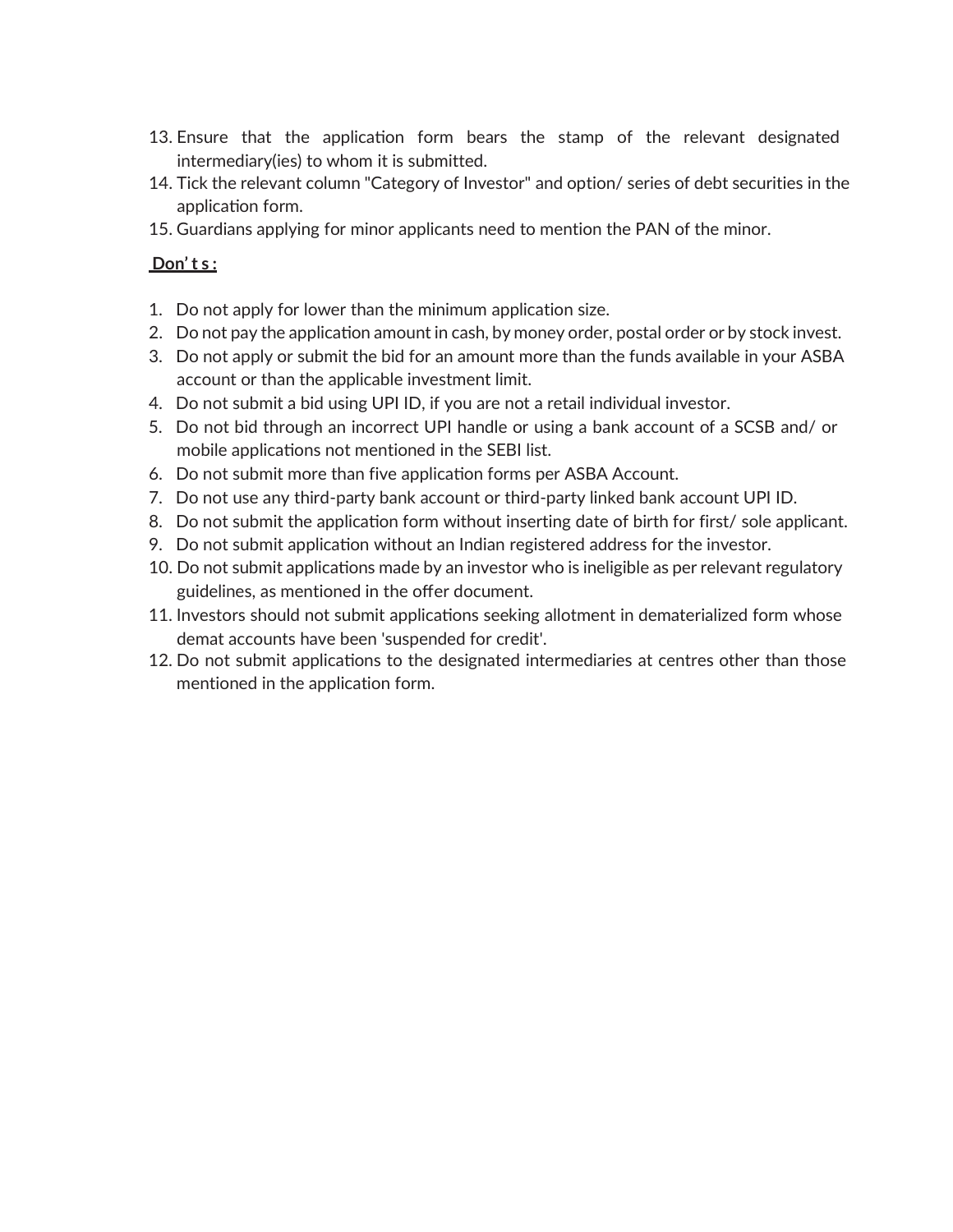### **INVESTOR GRIEVANCE REDRESSAL MECHANISM AND HOW TO ACCESS IT**



### **TIMELINES FOR RESOLUTION OF INVESTOR GRIEVANCES:**

Best efforts should be undertaken by lead manager (LM) to resolve the grievances within T+30 days. A desirable indicative timeline is as follows:

| Sr.          | <b>Activity</b>                                                           | No.   |               |  |
|--------------|---------------------------------------------------------------------------|-------|---------------|--|
| No.          |                                                                           |       | calendar days |  |
| $\mathbf{1}$ | Investor grievance received by the lead manager                           |       |               |  |
| 2            | Lead Manager to the offer to identify the concerned intermediary and      |       |               |  |
|              | endeavour to forward the grievance to the concerned intermediary/ies on T |       |               |  |
|              | day itself                                                                |       |               |  |
| 3            | The concerned intermediary/ies to respond to the lead manager with an     |       |               |  |
|              | acceptable reply/ proof of resolution                                     |       |               |  |
| 5            | Lead manager, the concerned intermediary/ies and the investor shall       |       | Between T and |  |
|              | exchange between themselves additional information related to the         |       |               |  |
|              | grievance, wherever required.                                             |       |               |  |
| 4            | LM to reply to the investor with the reply/ proof of resolution           | $X+3$ |               |  |